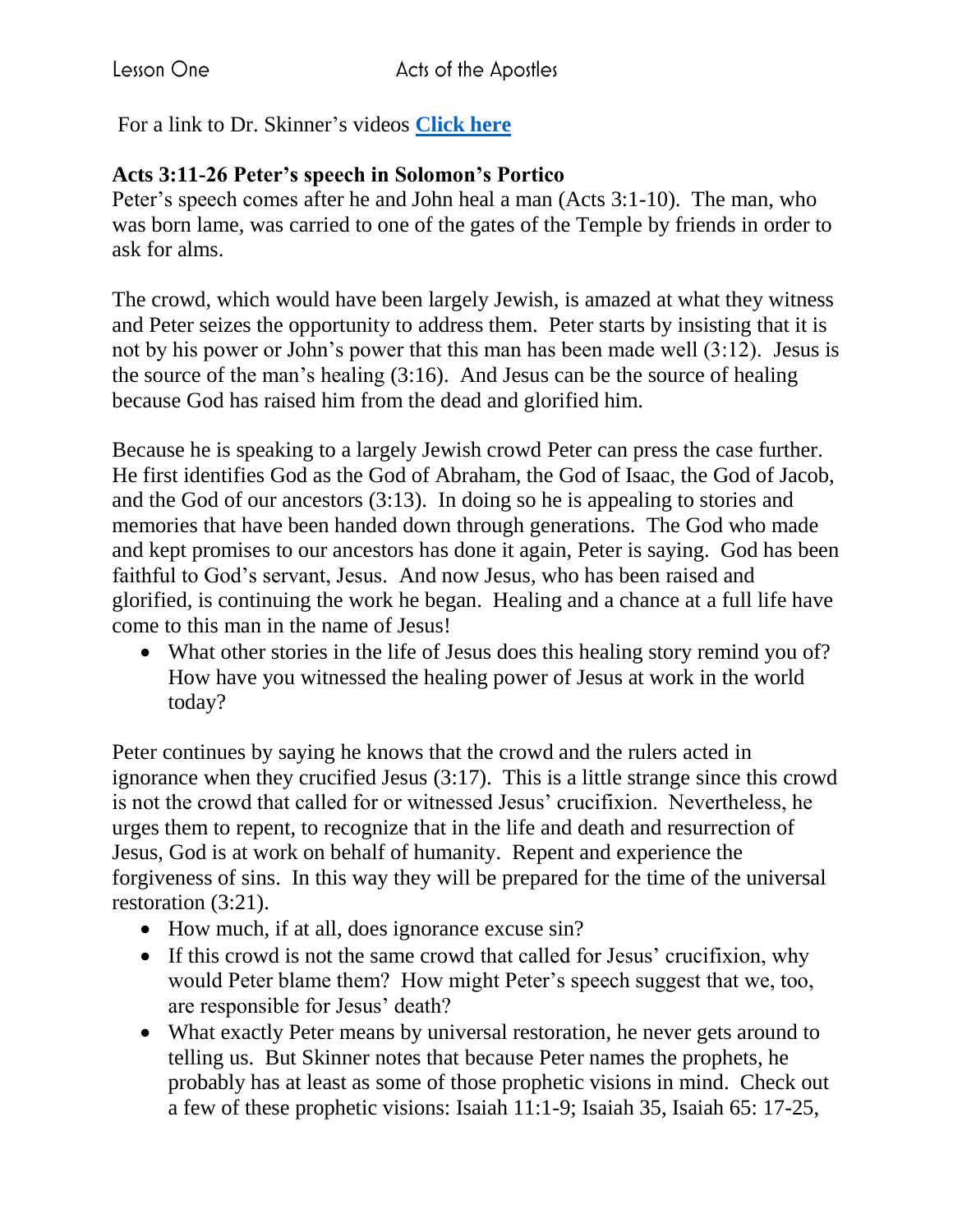l

Psalm 85 (especially verses 7-13). With these biblical images in mind, how do you imagine what the universal restoration might look like?

## **Acts 17:16-34 Paul's Speech at the Areopagus**

The Areopagus is a rock outcropping in Athens not far from the Acropolis. In antiquity it was a place where the council of elders met and tried court cases. By the time of Paul things had changed. The intellectual and governing elite were referred to as the Areopagite Council (named after the site). When Acts says that Paul went to the Areopagus, it probably means Paul addressed the Areopagite Council. The Athenians were intellectually curious and loved the chance to debate new ideas. The intellectual and cultural elite would've gathered here to debate new thoughts and idea both religious and secular.

Skinner calls Paul's speech a "trophy story," a chance to brag that our guy was there with all the bigwigs, with the intellectual movers and shakers of the day, telling our story. Christianity was hitting the big times and was not going to remain some obscure sect.

• What specific places or types of places are the equivalent of ancient Athens today? How would you present the Christian message in these places?

In our world, we are used to going somewhere (church, usually) to hear the gospel. But in Paul's day the opposite was true. Paul traveled to bring and preach the gospel. In another book on Acts, Skinner writes, "This illustrates an important truth about this gospel: it meets people where they are – in their settings, usually with language or concepts that make sense to their particular circumstances."<sup>1</sup> The gospel is not just for people familiar with Jewish scriptures and thoughts but for everyone, for the Athenians, for the Corinthians, for the Thessalonians, for the Romans, and for us.

In sharing the gospel with the Athenians, Paul first seeks to find common ground, noting how religious they are (17:22) and commenting on an altar he had seen that was dedicated to "an unknown god" (17:23). He uses this altar as a hook. The Athenians have come to recognize that gods (or God) cannot be fully captured in idols or things made by human hands. God is the *creator* of all things, of heaven and earth, after all. Paul continues to find common ground, quoting a couple of Greek poets. The phrase, "in him we live and move and have our being" was

<sup>1</sup> Skinner, Matthew L. *Intrusive God, Disruptive Gospel: Encountering the Divine in the Book of Acts*, (Grand Rapids: Brazos Press, 2015), 123.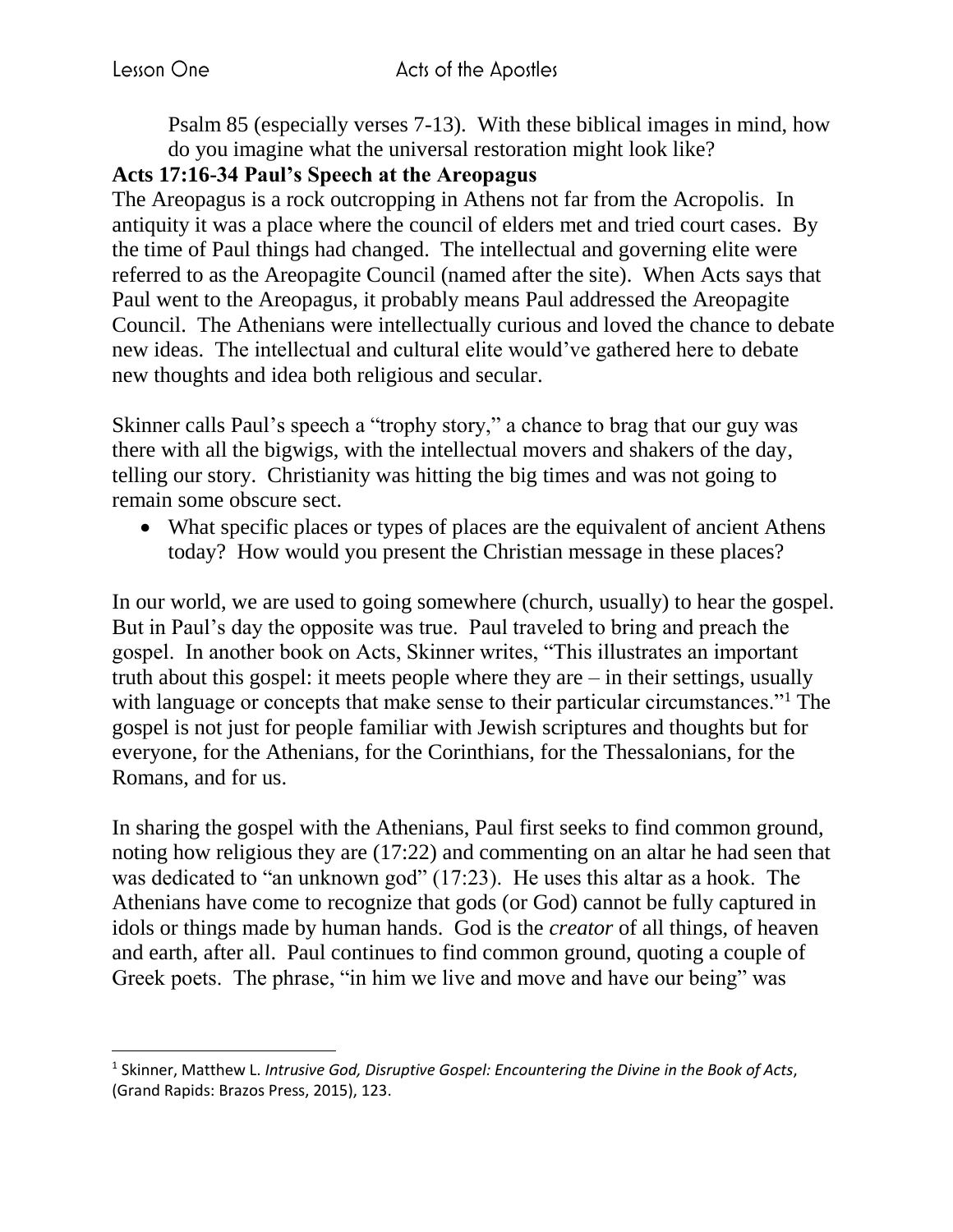probably first written by Epimenides ( $6<sup>th</sup>$  century BC) and the phrase "for we too are his offspring" was probably written by Aratus  $(3<sup>rd</sup>$  century BC).<sup>2</sup> From here, Paul pivots to the Christian message. What they worship as unknown Paul proclaims as known. He moves from the abstract to the concrete. God has been made known to us through a "righteous man" (17:31). Notice, that Paul never uses the name Jesus in this speech. This "righteous man" was raised from the dead and his resurrection has implications for all of us.

The Athenians would not have found much objectionable in what Paul said until he got to the part about the resurrection of the dead. Most Athenians would've believed in some sort of afterlife for the soul, but Paul's proclamation of a bodily resurrection would've struck them as strange or foolish (see what Paul writes about the Athenians/Greeks in 1 Corinthians 1:21-24). The Christian message remains an embodied or fleshy message. It is not an abstract concept or idea. Salvation involves our bodies. Paul insists that in the flesh-and-blood person of Jesus God is fully present and the restored relationship between God and humanity made possible in Jesus will involve our bodies. "Resurrected, remade, changed bodies, yes, but bodies nevertheless."<sup>3</sup>

- Would you characterize Paul's proclamation of the Christian message in Athens as successful? Why or why not? What is the difference, if any, between being a successful witness to Jesus and being a faithful one?
- What lessons about presenting the Christian message to nonbelievers today do you think Christians, as individuals and as the church, can learn from Paul's example?
- Given the Christian insistence on the resurrection of the body, what implications does this have for how we treat our bodies? For how we treat the bodies of others?

## **Further Reflection**

 $\overline{\phantom{a}}$ 

- What major similarities do you notice between how these passages define the Christian message? What major differences, if any, do you notice, and how do you understand those differences?
- How do these passages show Jesus as both consistent with and different from God's past history with the people of Israel? Why is it important for Christians to remember that, as Skinner writes, "[t]he Christian message

<sup>2</sup> *Intrusive God, Disruptive Gospel*, 126.

<sup>3</sup> *Intrusive God, Disruptive Gospel*, 128.